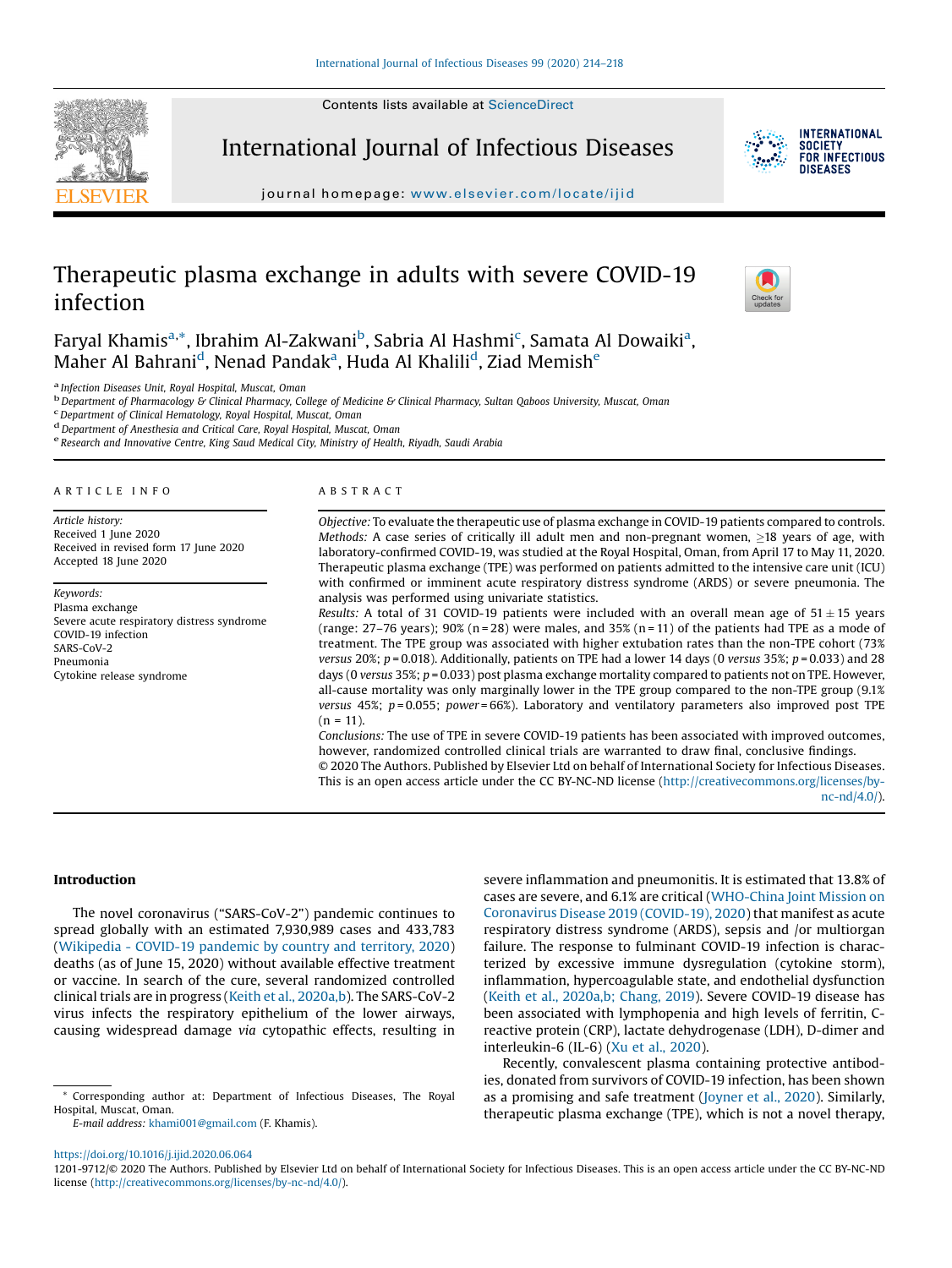has been used in several studies for the management of severe infections such as 2009 HIN1 influenza A, sepsis and multiorgan failure with a trend towards improved survival (Knaup et al., 2018; Busund et al., 2002; Rimmer et al., 2014; Patel et al., 2011; Keith et al., 2020a,b). TPE has been proposed as a possible supportive treatment for severe COVID-19 infection and has been effective in a few case reports (Shi et al., 2020; Zhang et al., 2020).

We report here the results of TPE as a supportive/adjunct therapy for the management of COVID-19 ARDS and severe pneumonia.

#### Methods

The study was conducted at the Royal Hospital, a tertiary care hospital in Muscat, Oman, from April 17, 2020, to May 11, 2020. TPE was given after seven and up to 14 days of illness to adult patients, <sup>18</sup> years of age, with laboratory-confirmed SARS-CoV-2 infection who were admitted to the intensive care unit (ICU) with confirmed or imminent respiratory failure and any one of the following conditions (ARDS Definition Task Force et al., 2012):

- 1 ARDS was defined as acute-onset hypoxemia (the ratio of the partial pressure of arterial oxygen to the fraction of inspired oxygen [Pao2:Fio2], <300) with >50% bilateral pulmonary opacities on chest imaging within 24–48 h that were not fully explained by congestive heart failure.
- 2 Severe pneumonia in adults was defined as fever or suspected respiratory infection plus one of the following: respiratory rate of >30 breaths/ minute, severe respiratory distress, and SpO2 of <93% on room air.
- 3 Septic shock in adults was defined as persisting hypotension despite volume resuscitation, requiring vasopressors to maintain mean arterial pressure of  $\geq$ 65 mmHg and serum lactate level of <2 mmol/L.
- 4 Multiple organ dysfunction syndrome (MODS) was defined as the progressive, potentially reversible dysfunction of two or more organ systems following acute, life-threatening disruption of systemic homeostasis.

We excluded pregnant women, patients with suspected or confirmed pulmonary embolism, and patients with acute coronary syndrome.

The study was approved by the Royal Hospital Research and Ethics Committee (SRC#36/2020), and written informed consent was obtained from the patient or (if intubated) through the health proxy.

#### Table 1

Demographic and clinical characteristics.

Data collected included demographics, baseline characteristics, risk factors, sequential organ failure assessment (SOFA) score, respiratory parameters (FIO2, PEEP, PO2/FIO2) pre plasma exchange (day 0) and post plasma exchange (day 7), laboratory parameters pre-plasma exchange (day 0) and post-plasma exchange (day 7), absolute lymphocytic count (ALC) (CRP, LDH, ferritin, D-dimer, IL-6, PH, and lactate), radiological features and clinical outcomes including ICU length of stay, total length of stay, extubation and mortality rates at day 14 and day 28 post-plasma exchange as well as all-cause mortality. The data were compared with the medical records of 21 patients admitted from April 17 to May 11, 2020, to the ICU with laboratory-confirmed COVID-19 disease who did not receive any form of plasma therapy. The control group received the usual standard of care as per the National Guidelines (Ministry of Health, Oman Human infection with novel coronavirus (COVID-19)-7. Interim guideline for hospitals, primary care and private healthcare, 2020).

The control group was matched for baseline characteristics and severity of illness.

#### Description of plasma exchange procedure

TPE was performed using the Spectra Optia $\mathbb B$  Apheresis System (TermuBact, Japan), a standard plasma exchange kit (Catalog number: 502058310220), with citrate dextrose solution, solution A (ACD-A) used as an anticoagulant. Fresh frozen plasma (FFP) was used as a replacement solution. The total volume of plasma to be replaced was calculated as follows: plasma replacement (L) = body weight  $(kg) \times (1/13) \times (100$ -hematocrit). TPE was performed through a standard femoral central venous catheter (12 Fr). Each patient underwent a total of five procedures.

#### Statistical analysis

Descriptive statistics were used to describe the data. For categorical variables, frequencies and percentages were reported. Differences between groups were analyzed using Pearson's  $X<sup>2</sup>$ tests (or Fisher's exact tests for expected cells of <5). For continuous variables, mean and standard deviation were used to summarize the data, while analyses were performed using Student's t-test. Abnormally distributed variables were summarized using median and interquartile range and analyzed using the Wilcoxon Mann–Whitney test. Statistical analyses were conducted using STATA version 16.1 (STATA Corporation, College Station, TX, USA).

| Variable, $n$ $(\%)$ unless specified otherwise | All $(N = 31)$ | Control group $(n=20)$ | Plasma exchange group $(n = 11)$ | <i>p</i> -value |
|-------------------------------------------------|----------------|------------------------|----------------------------------|-----------------|
| Age, mean $\pm$ SD, years                       | $51 \pm 15$    | $51 \pm 17$            | $50 \pm 10$                      | 0.931           |
| Male gender                                     | 28 (90%)       | 17 (85%)               | 11 (100%)                        | 0.535           |
| Obesity                                         | 3(9.7%)        | 2(10%)                 | 1(9.1%)                          | 1.000           |
| Diabetes mellitus                               | 15 (48%)       | 7(35%)                 | 8 (73%)                          | 0.066           |
| Hypertension                                    | 12 (39%)       | 6(30%)                 | 6(55%)                           | 0.255           |
| Chronic kidney disease                          | 4 (13%)        | 3(15%)                 | 1(9.1%)                          | 1.000           |
| SOFA score, median (IQR)                        | $5(3-9)$       | $3(2-6)$               | $6(3-9)$                         | 0.142           |
| <b>ARDS</b>                                     |                |                        |                                  |                 |
| No [PaO2/FiO2 - >200]                           | 11 (35%)       | 10 (50%)               | 1(9.1%)                          |                 |
| Moderate [PaO2/FiO2 100-200]                    | 13 (42%)       | 6(30%)                 | 7(64%)                           | 0.083           |
| Severe [PaO2/FiO2 - <100]                       | 7(23%)         | 4(20%)                 | 3(27%)                           |                 |
| Severe pneumonia                                | 11 (35%)       | 10 (50%)               | 1(9.1%)                          | 0.047           |
| Septic shock $(n=30)$                           | 19 (63%)       | 10 (53%)               | 9(82%)                           | 0.140           |
| Multiple Organ Dysfunction                      | 4 (13%)        | 3(15%)                 | 1(9.1%)                          | 1.000           |
| Tocilizumab use                                 | 12 (39%)       | 6(30%)                 | 6(55%)                           | 0.179           |

SD, standard deviation; IQR, interquartile range; ARDS, acute respiratory distress syndrome.

Some of the p-values should be interpreted with caution due to small sample size.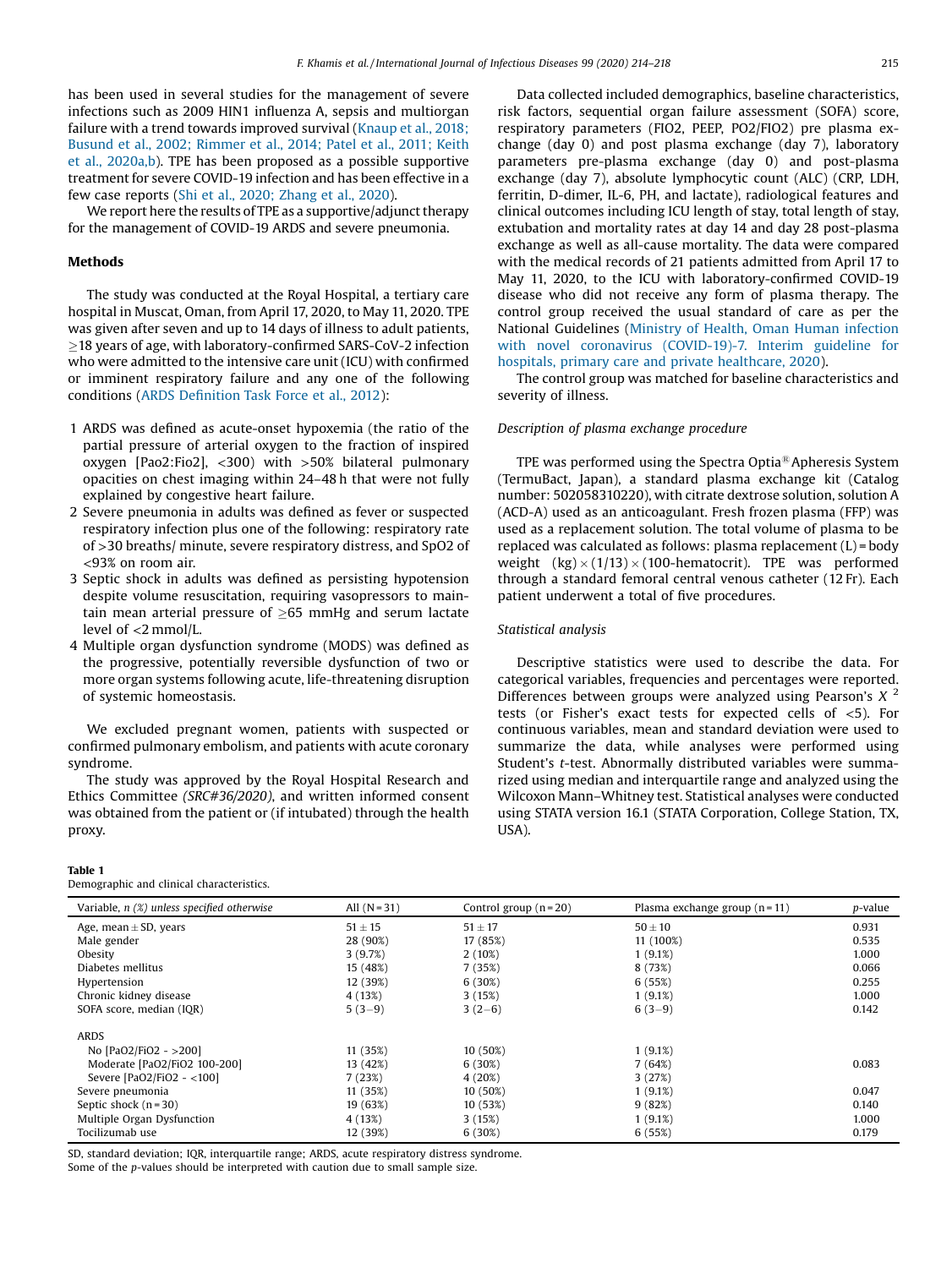# Table 2

Clinical outcome characteristics of the study cohort.

| Variable, median (IQ) unless specified otherwise | All $(N = 31)$ | Control group<br>$(n=20)$ | Plasma exchange group<br>$(n = 11)$ | p-value |
|--------------------------------------------------|----------------|---------------------------|-------------------------------------|---------|
| ICU LOS                                          | $8(2-14)$      | $6(1-14)$                 | $14(8-20)$                          | 0.028   |
| <b>Total LOS</b>                                 | $13(9-19)$     | $11(8-15)$                | $19(9-21)$                          | 0.130   |
| Extubated, $n$ $(\%)$                            |                |                           |                                     |         |
| Not intubated                                    | 10 (32%)       | 9(45%)                    | 1(9.1%)                             |         |
| No                                               | 9(29%)         | 7 (35%)                   | 2(18%)                              | 0.018   |
| Yes                                              | 12 (39%)       | 4(20%)                    | 8 (73%)                             |         |
| Mortality, $n$ $(\%)$                            |                |                           |                                     |         |
| Day 14 mortality                                 | 7(23%)         | 7(35%)                    | $\mathbf{0}$                        | 0.033   |
| Day 28 mortality                                 | 7(26%)         | 7 (35%)                   | $\Omega$                            | 0.033   |
| All-cause mortality                              | 10 (32%)       | 9(45%)                    | 1(9.1%)                             | 0.055   |

IQR, interquartile range; LOS, length of stay; ICU, intensive care unit.

# Results

This study enrolled a total of 31 COVID-19 patients with laboratory confirmed SARS-CoV-2 infection with an overall mean age of  $51 \pm 15$  years (range: 27–76 years) and 90% (n = 28) were males. A total of  $35\%$  (n = 11) of the patients had TPE as a treatment mode. The three most prevalent comorbidities were diabetes mellitus (48%; n = 15), hypertension (39%; n = 12) and chronic kidney disease (13%;  $n = 4$ ). Both the TPE and the control groups had similar baseline characteristics and underlying co-morbidities. The overall median sequential organ failure assessment (SOFA) score was 3 (2–6) for the control group and 6 (3–9) for the TPE group. Ninety one percent  $(n = 10)$  of the patients in the TPE group had either moderate [PaO2/FiO2 - 200-100] or severe ARDS [PaO2/ FiO2 100-200], while  $50\%$  (n=10) in the control had either moderate or severe ARDS. A total of  $50\%$  (n = 10) of the patients in the control group presented with severe pneumonia. Sixty-three percent ( $n = 19$ ) of the patients had septic shock, 82% ( $n = 9$ ) in TPE group and 53% ( $n = 10$ ) in the control group, and 13% ( $n = 4$ ) had MOD,  $9.1\%$  (n = 1) in the TPE group and 15% (n = 3) in the control group, respectively. There was a trend for those in the TPE group to have worse SOFA scores and ARDS, however, the p-values were not

#### Table 3

Clinical indexes, laboratory findings and ventilatory parameters before and after plasma exchange.

| Characteristic, units           | Patient number |                |                |                |             |              |                |                |                |         |         |
|---------------------------------|----------------|----------------|----------------|----------------|-------------|--------------|----------------|----------------|----------------|---------|---------|
|                                 | $\mathbf{1}$   | $\overline{2}$ | $\overline{3}$ | $\overline{4}$ | 5           | 6            | $\overline{7}$ | 8              | $9\,$          | 10      | 11      |
| SOFA score                      |                |                |                |                |             |              |                |                |                |         |         |
| Pre                             | 13             | 3              | $\,6\,$        | 9              | 3           | 9            | 6              | $\overline{c}$ | $\sqrt{5}$     | 8       | 9       |
| Post                            | 13             | $\overline{c}$ | $\overline{4}$ | $\,6$          | $\mathbf 2$ | 5            | $\overline{4}$ | $\mathbf 2$    | $\overline{2}$ | 6       | $\,6\,$ |
| IL-6, $pg/mL$                   |                |                |                |                |             |              |                |                |                |         |         |
| Pre                             | 3415           | n/a            | n/a            | n/a            | 1179        | 503          | 70             | 32             | 19             | 151     | 210     |
| Post                            | 73             | 10             | 57             | 284            | 20.5        | 112          | 103            | 9              | 15             | 297     | 5       |
| CRP, mg/L                       |                |                |                |                |             |              |                |                |                |         |         |
| Pre                             | 344            | 70             | 250            | 87             | 49          | 274          | 104            | 227            | 57             | 190     | 187     |
| Post                            | 12             | 33             | 27             | 416            | 16          | 26           | 124            | 15             | 40             | 140     | 54      |
| D-dimer, ng/mL                  |                |                |                |                |             |              |                |                |                |         |         |
| Pre                             | 27             | 3.45           | $3.8\,$        | 1.49           | 0.41        | 3.4          | $\overline{4}$ | 7.09           | 0.56           | 0.6     | 1.14    |
| Post                            | 3.7            | 2.01           | 2.14           | 2.09           | 1.48        | 1.97         | 4.9            | 2.7            | 1.3            | 0.95    | 0.89    |
| Lymphocyte, x10 <sup>9</sup> /L |                |                |                |                |             |              |                |                |                |         |         |
| Pre                             | 0.6            | 1.9            | 0.7            | $0.8\,$        | 11 (CLL)    | $\mathbf{1}$ | 0.9            | 1.2            | 1.2            | $0.8\,$ | 0.6     |
| Post                            | 1.2            | 2.4            | 1.2            | 2.2            | 13 (CLL)    | 2.2          | 1.3            | 1.7            | 3              | 0.7     | 0.6     |
| Ferritin, ng/mL                 |                |                |                |                |             |              |                |                |                |         |         |
| Pre                             | 1924           | 1178           | 554            | 1554           | 1072        | 1694         | 1274           | 381            | 937            | 2329    | 221     |
| Post                            | 629            | 339            | 1088           | 416            | 362         | 661          | 494            | 429            | 411            | 760     | 143     |
| PaO2 <sub>2</sub> /FiO2 ratio   |                |                |                |                |             |              |                |                |                |         |         |
| Pre                             | 98             | 153            | 156            | 127            | 176         | 134          | 114            | NI             | 137            | 118     | 121     |
| Post                            | 138            | 240            | 195            | 240            | 238         | 240          | 265            | NI             | 188            | 136     | 166     |
| FiO2, mmHg                      |                |                |                |                |             |              |                |                |                |         |         |
| Pre                             | 75             | 50             | 50             | 50             | 45          | 55           | 50             | NI             | 40             | 50      | 60      |
| Post                            | 60             | Extub          | 40             | 40             | Extub       | 40           | 40             | NI             | Extub          | 60      | 65      |
| PEEP, cm H <sub>2</sub> O       |                |                |                |                |             |              |                |                |                |         |         |
| Pre                             | 16             | 10             | 12             | 17             | 10          | 12           | 12             | NI             | 8              | 12      | 12      |
| Post                            | 16             | Extub          | 6              | $\overline{7}$ | Extub       | 6            | 8              | NI             | Extub          | 14      | 12      |

NI, not intubated; IL-6, interleukin 6; CRP, C-reactive protein; CLL, chronic lymphocytic leukemia; FiO2, fraction of inspired oxygen; Extub, extubated; PEEP, positive endexpiratory pressure;  $H<sub>2</sub>O$ , water.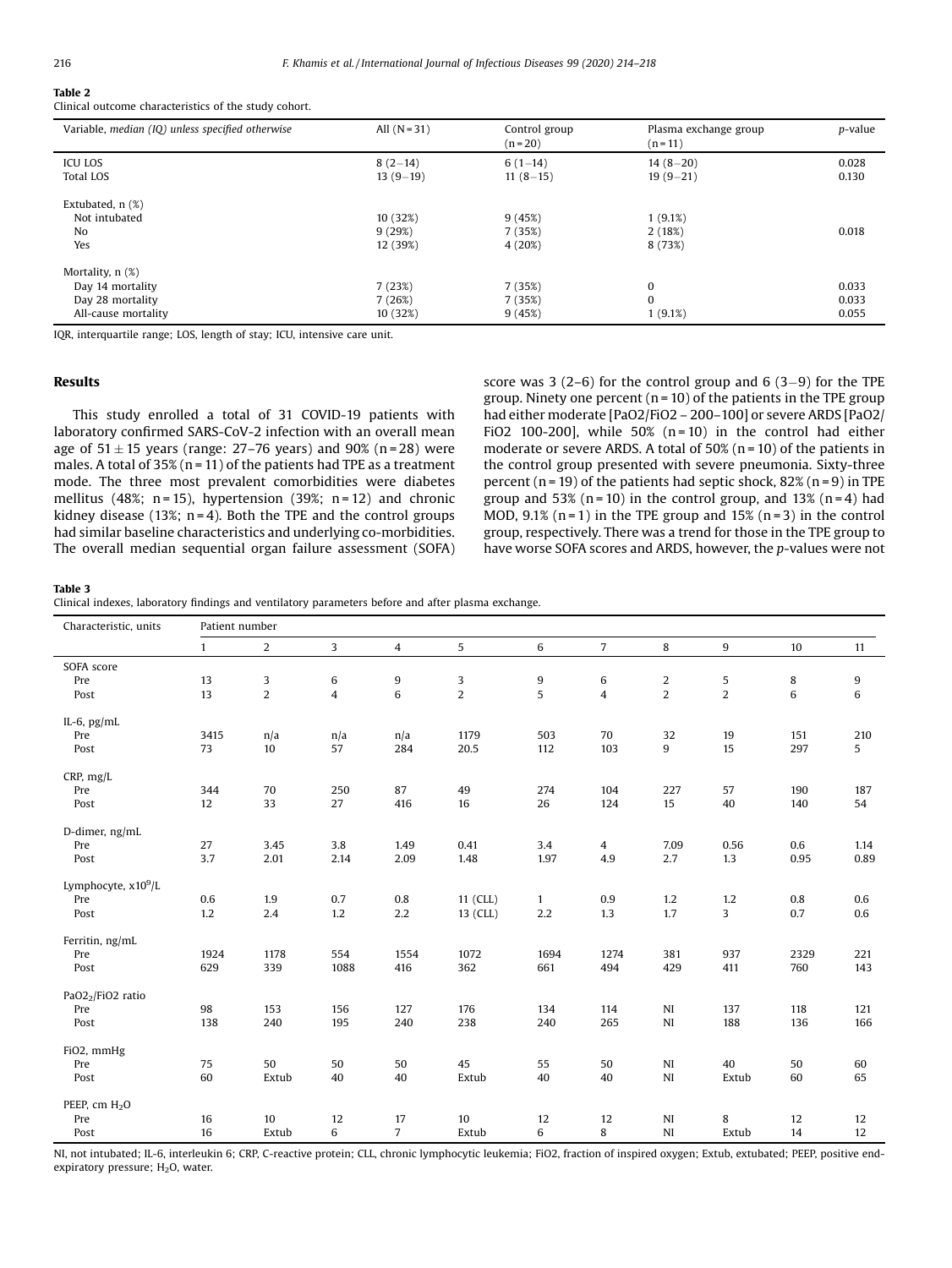statistically significant. Those on plasma exchange were less likely to be diagnosed with severe pneumonia than those not on plasma exchange (9.1% versus 50%;  $p = 0.047$ ). Table 1

Table 2 outlines the clinical outcome characteristics of the cohort stratified by TPE. Those on plasma exchange were associated with longer ICU length of stay than those that were not on plasma exchange (14 versus 6 days;  $p = 0.028$ ), as they were more seriously ill. Additionally, those on TPE were also more likely to be extubated than those not on plasma exchange (73% versus 20%;  $p = 0.018$ ). Furthermore, patients on TPE had a lower 14 days (0 versus 35%;  $p = 0.033$ ) and 28 days (0 versus 35%;  $p = 0.033$ ) mortality compared to patients not on TPE. However, all-cause mortality was only marginally lower in the plasma exchange group than those not on plasma exchange (9.1% versus 45%;  $p = 0.055$ ;  $power = 66\%).$ 

Clinical indexes, laboratory findings, and ventilatory parameters before and after plasma exchange are presented in Table 3. Those on TPE generally showed reductions in SOFA scores, IL-6, CRP, D-dimer, and ferritin levels.

## Discussion

The novel coronavirus (SAR-CoV-2) has generated worldwide attention due to its impact on global health. Presently, there are no definitive treatments for COVID-19 infection, and current management strategies focus on supportive care, infection control, and investigational therapies. Morbidity and mortality from COVID-19 infection have been linked to certain risk factors that include: age, prior lung disease, diabetes mellitus, cardiac disease, hypertension, and stroke (Chen et al., 2020; Chen et al., 2019; Khamis et al., 2020). The most prevalent risk factors in our patients were diabetes mellitus, hypertension, and chronic renal disease.

Nearly all of the patients in the plasma group (10/11) presented with moderate to severe ARDS, while severe pneumonia was the main presentation in the control group. In comparison to the control group, the clinical outcomes were favorable in terms of extubation and mortality benefit with TPE, and the effect on the mortality extended up to 28 days (0 versus 35% mortality, p = 0.033). There was also a tendency towards improvement in overall all-cause mortality; however, the sample size was small as denoted by the study's statistical power of only 66%.

The leading causes of death in patients with COVID-19 infection are ARDS and cytokine storm syndrome (Felsenstein et al., 2020; Huang et al., 2020; Qin et al., 2020). Additionally, 50% of patients presenting with cytokine storm syndrome usually develop ARDS ( Chen et al., 2019); thus, early recognition and control of a dysregulated immune reaction are essential. In severe COVID-19 infection, TPE removes toxins and deleterious inflammatory cytokines such as IL-1, IL-6, granulocyte-colony stimulating factor, tumor necrosis factor, and other inflammatory parameters. These inflammatory mediators can trigger a cytokine storm-mediated immune injury to the different target organs, resulting in capillary leak syndrome, progressive lung injury, respiratory failure and ARDS, shock, acute kidney injury, and liver impairment (Seguin et al., 2016).

Simultaneous replacement with normal or convalescent plasma helps to improve hypercoagulable state, reduce cytokine response, and replaces ADAMTS13 enzyme (a disintegrin and metalloproteinase with a thrombospondin type 1 motif, member 13). TPE's effect on clinical and laboratory parameters was instantly observed following the completion of the five cycles (day 7). This included improvement in SOFA scores, an increase in the ALC, and reduction in all inflammatory parameters such as CRP, D-dimer, ferritin, and IL-6. This effect has also been reported elsewhere (Shi et al., 2020; Zhang et al., 2020).

Just over half of our patients in the TPE group and one third in the control group received the IL-6 inhibitor, tocilizumab, after plasma exchange, and this might have additionally contributed to the decrease in the cytokine storm. However, in a study by Xu et al. the reduction in the inflammatory markers was instant even before receiving the IL-6 inhibitor (Xu et al., 2020).

The use of TPE in the treatment of severe COVID-19 infection has shown some positive results; however, the benefit has been limited in macrophage activation syndrome or sepsis complicated with MODS (Ma et al., 2020). Theoretically, TPE could also remove the formed SARS-CoV-2 antibodies in addition to the "harmful" dysregulated inflammatory mediators, but it remains unclear if there is an antibody response during the cytokine storm or it develops subsequently. In this regard, the current recommendation of the American Plasma Exchange Association is as follows "the effectiveness of plasma exchange has not yet been determined and should be individually selected" (Winters, 2012).

In the implementation of plasma exchange, the key factor in its success is to start TPE in the early stages of COVID-19 inflammation, when proinflammatory cytokines are probably high (Yang et al., 2020). In COVID-19 patients, it has been reported that the inflammatory cytokines released with severe diseases, including IL-6, were significantly higher around seven to 14 days after the onset of the illness (Wan et al., 2020). Thus, early initiation of TPE treatment within this time frame could be associated with better outcomes. In our patients, TPE was initiated from seven days and up to 14 days of illness.

It is also necessary to administer TPE for the correct duration and volume, to monitor the potential drug removal of specific therapies such as immunomodulating agents and to practice the proper infection prevention and control measures. TPE is a tolerable procedure by most patients without adverse events; however, the procedure can be a challenge to perform in COVID-19 patients who are placed in a prone position. Earlier studies of the use of plasma exchange in sepsis have shown that both the timing and disease severity are important for the beneficial effect of TPE (Yang et al., 2020). We routinely performed five TPEs daily and noted that respiratory improvements were only seen after completing the therapy on day 7. Recognized adverse events related to TPE include allergic reactions, hypotension, hypocalcemia, and line-related infections. All patients in this case study tolerated TPE except for one hypotension episode, which resolved after normal saline bolus and hydrocortisone injection and did not recur with subsequent procedures.

We note that this single-center small trial is not without limitations. Although patients might have improved naturally, the laboratory and ventilatory changes before and after plasma exchange are encouraging for the TPE group. The use of the IL-6 antagonist, tocilizumab, could have contributed to TPE's beneficial effects. The current study is a case series with a small number of patients; a larger well-powered randomized clinical trial is warranted to confirm the beneficial outcomes of TPE.

## Conclusion

This single-center, case series study on the use of TPE in the management of COVID-19 infection has demonstrated encouraging results and supports the need for further investigations. Based on our experience, TPE should be utilized earlier in critically ill patients with MODS and ARDS within seven to 14 days of illness onset. TPE shows promise; however, randomized clinical trials are warranted to draw final, conclusive findings.

# Conflict of interest

None.